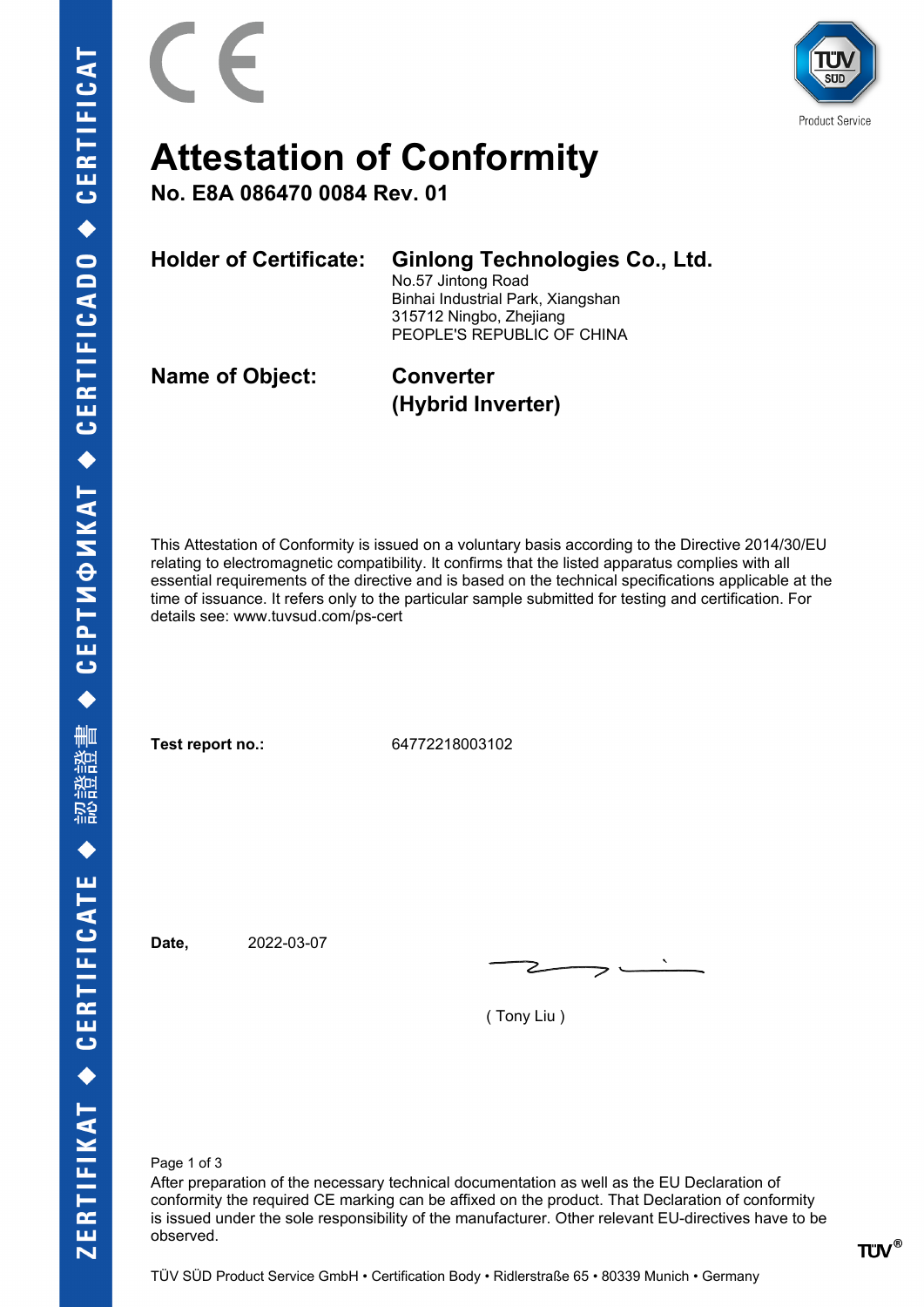



# **Attestation of Conformity**

**No. E8A 086470 0084 Rev. 01**

**Model(s): S5-EH1P3K-L-UN, S5-EH1P3K-L-UN-EX, S5-EH1P3.6K-L-UN, S5-EH1P3.6K-L-UN-EX, S5-EH1P4.6K-L-UN, S5-EH1P4.6K-L-UN-EX, S5-EH1P5K-L-UN, S5-EH1P5K-L-UN-EX, S5-EH1P6K-L-UN, S5-EH1P6K-L-UN-EX** 

**Trade name: solis**

F



### **Description of**

| <b>Object:</b>                   |                                                                                                                                                                                                                                                                |
|----------------------------------|----------------------------------------------------------------------------------------------------------------------------------------------------------------------------------------------------------------------------------------------------------------|
| PV inputs:                       |                                                                                                                                                                                                                                                                |
| Max. input voltage               | d.c. 600V                                                                                                                                                                                                                                                      |
| MPP voltage range                | d.c. 90-520V                                                                                                                                                                                                                                                   |
| Max. input current               | d.c. 2x15A                                                                                                                                                                                                                                                     |
| Isc PV (absolute maximum)        | d.c. 2x22.5A                                                                                                                                                                                                                                                   |
| <b>Battery</b>                   |                                                                                                                                                                                                                                                                |
| <b>Battery type</b>              | Li-ion                                                                                                                                                                                                                                                         |
| Battery voltage range            | d.c. 42-58V                                                                                                                                                                                                                                                    |
| Max. charge/discharge<br>current | d.c.<br>62.5A/62.5A(S5-EH1P3K-L-UN, S5-EH1P3K-L-UN-EX,<br>S5-EH1P3.6K-L-UN, S5-EH1P3.6K-L-UN-EX), 100A/100A(S5-<br>EH1P4.6K-L-UN, S5-EH1P4.6K-L-UN-EX,<br>S5-EH1P5K-L-UN, S5-EH1P5K-L-UN-EX, S5-EH1P6K-L-UN, S5-<br>EH1P6K-L-UN-EX)                            |
| AC-output (grid side)            |                                                                                                                                                                                                                                                                |
| Rated output voltage             | a.c. 230V                                                                                                                                                                                                                                                      |
| Rated output frequency           | 50/60 Hz                                                                                                                                                                                                                                                       |
| Rated output power               | 3000W (S5-EH1P3K-L-UN, S5-EH1P3K-L-UN-EX),<br>3600W (S5-EH1P3.6K-L-UN, S5-EH1P3.6K-L-UN-EX),<br>4600W (S5-EH1P4.6K-L-UN, S5-EH1P4.6K-L-UN-EX),<br>5000W (S5-EH1P5K-L-UN, S5-EH1P5K-L-UN-EX),<br>6000W (S5-EH1P6K-L-UN, S5-EH1P6K-L-UN-EX)                      |
| Max. apparent output power       | 3300VA (S5-EH1P3K-L-UN, S5-EH1P3K-L-UN-EX),<br>4000VA (S5-EH1P3.6K-L-UN, S5-EH1P3.6K-L-UN-EX),<br>4600VA (S5-EH1P4.6K-L-UN, S5-EH1P4.6K-L-UN-EX),<br>5500VA (S5-EH1P5K-L-UN, S5-EH1P5K-L-UN-EX),<br>6000VA (S5-EH1P6K-L-UN, S5-EH1P6K-L-UN-EX)                 |
| Max. output current:             | a.c. 15.0A (S5-EH1P3K-L-UN, S5-EH1P3K-L-UN-EX),<br>a.c. 18.2A (S5-EH1P3.6K-L-UN, S5-EH1P3.6K-L-UN-EX),<br>a.c. 21A (S5-EH1P4.6K-L-UN, S5-EH1P4.6K-L-UN-EX),<br>a.c. 25A (S5-EH1P5K-L-UN, S5-EH1P5K-L-UN-EX),<br>a.c. 27.3A (S5-EH1P6K-L-UN, S5-EH1P6K-L-UN-EX) |
| Displacement factor:             | $-0.81+0.8$                                                                                                                                                                                                                                                    |

#### Page 2 of 3

After preparation of the necessary technical documentation as well as the EU Declaration of conformity the required CE marking can be affixed on the product. That Declaration of conformity is issued under the sole responsibility of the manufacturer. Other relevant EU-directives have to be observed.